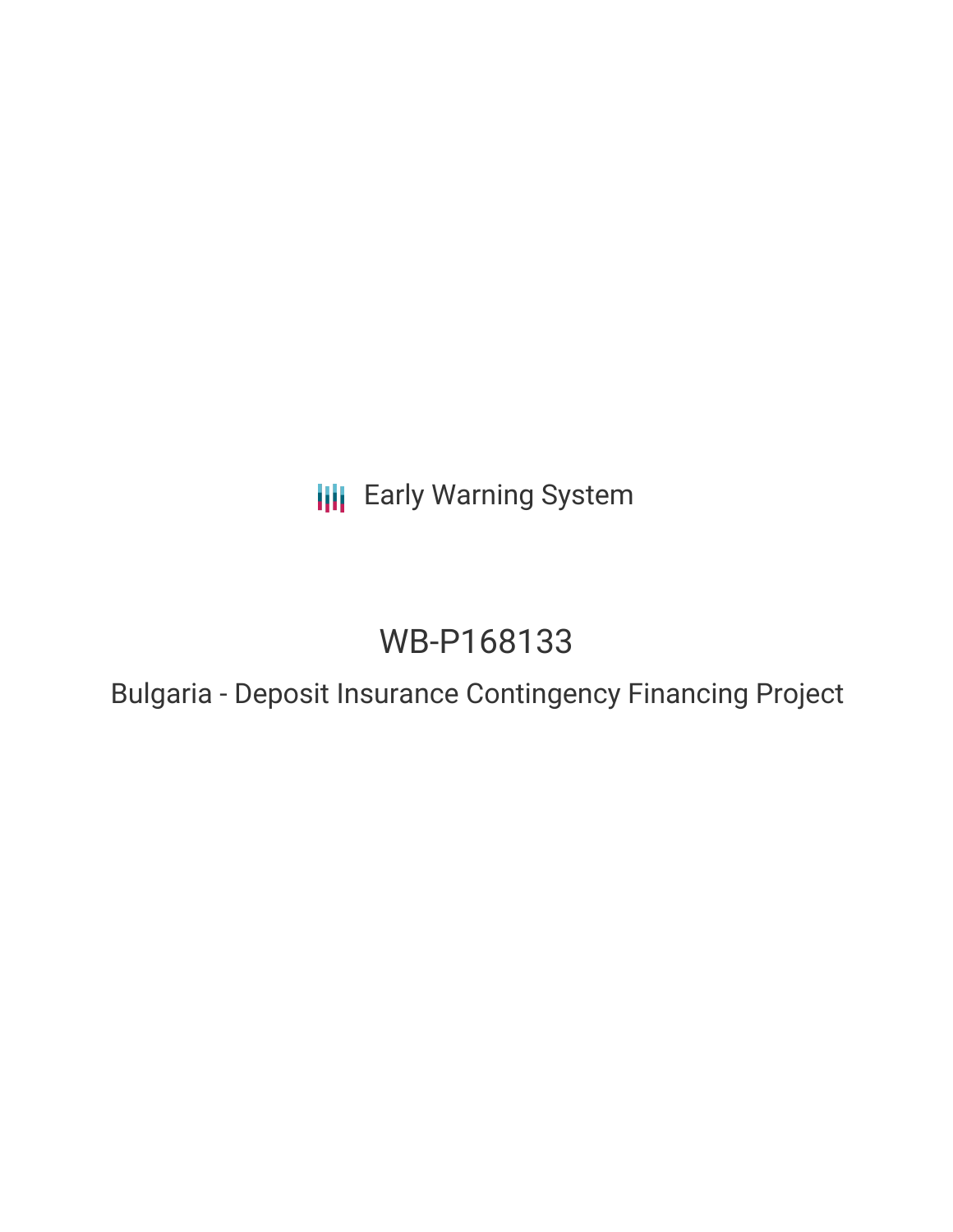

#### **Quick Facts**

| <b>Countries</b>               | <b>Bulgaria</b>                  |
|--------------------------------|----------------------------------|
| <b>Financial Institutions</b>  | World Bank (WB)                  |
| <b>Status</b>                  | Proposed                         |
| <b>Bank Risk Rating</b>        | FI                               |
| <b>Voting Date</b>             | 2020-02-20                       |
| <b>Borrower</b>                | Bulgarian Deposit Insurance Fund |
| <b>Sectors</b>                 | Finance                          |
| <b>Investment Type(s)</b>      | Loan                             |
| <b>Investment Amount (USD)</b> | \$400.00 million                 |
| <b>Project Cost (USD)</b>      | \$400.00 million                 |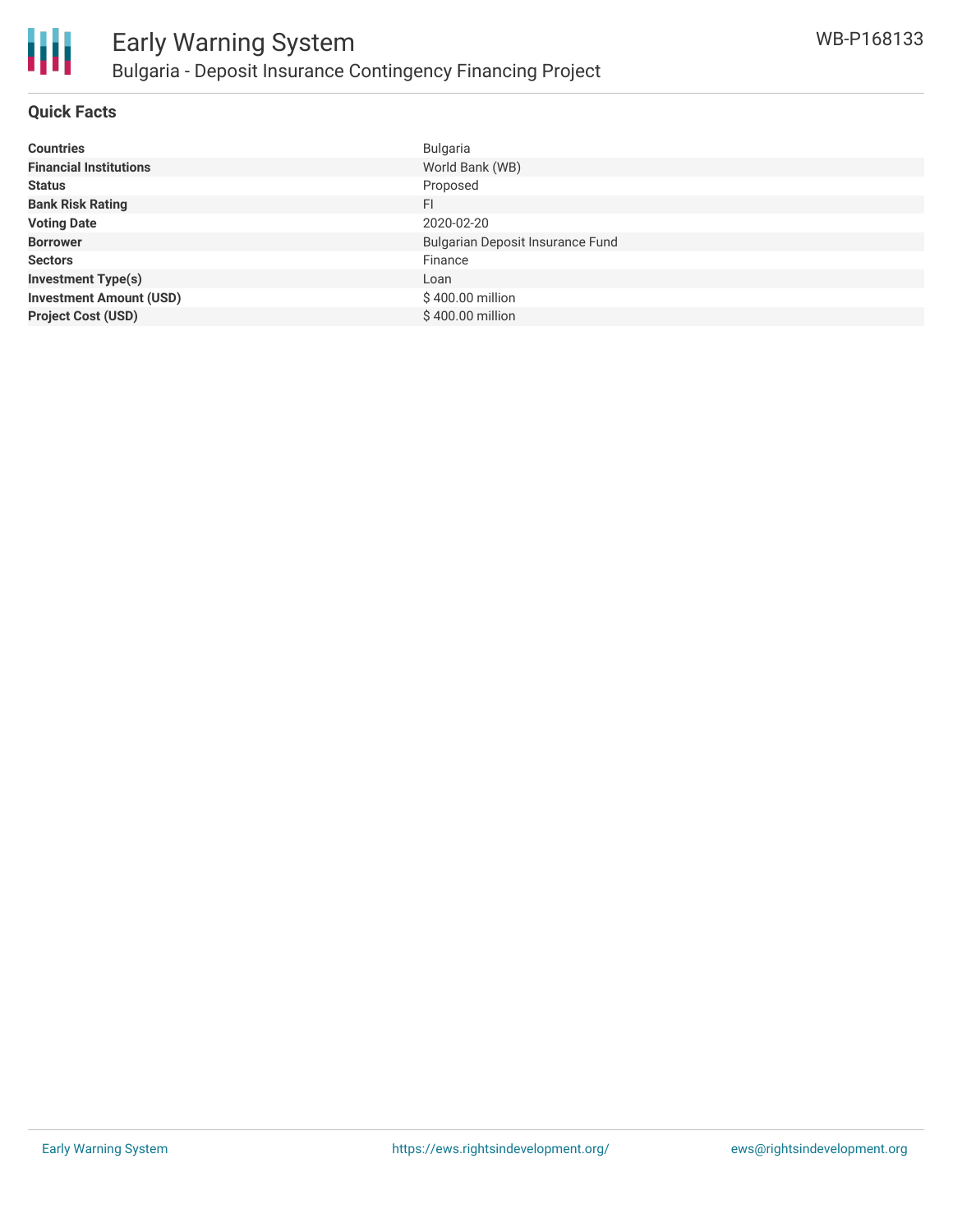

# **Project Description**

According to the Bank's project information document, this project will provide financing to the Bulgarian Deposit Insurance Fund in order for it to meet potential deposit insurance and bank resolution obligations.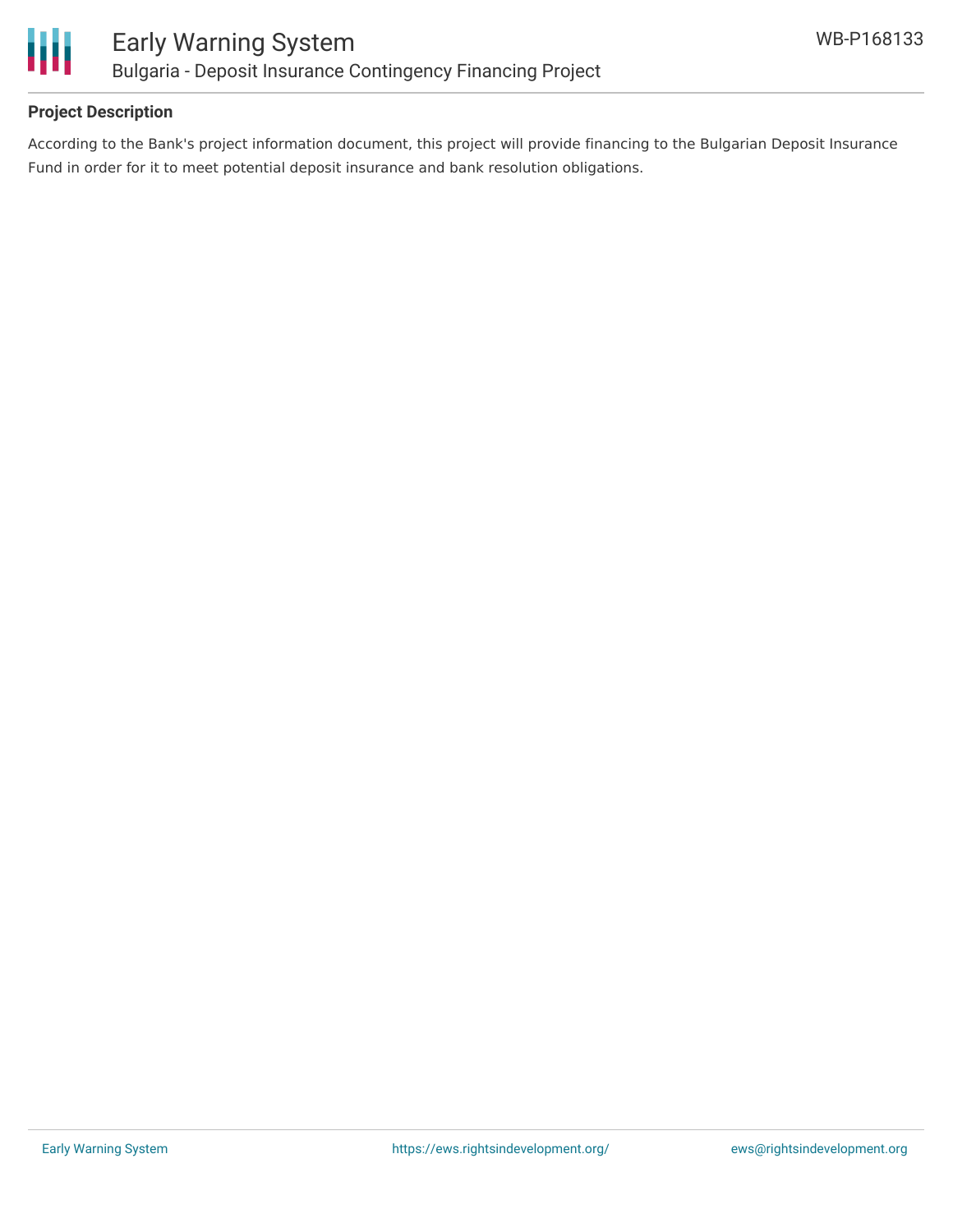# **Investment Description**

World Bank (WB)

#### **Financial Intermediary**

Financial Intermediary: A commercial bank or financial institution that receives funds from a development bank. A financial intermediary then lends these funds to their clients (private actors) in the form of loans, bonds, guarantees and equity shares. Financial intermediaries include insurance, pension and equity funds. The direct financial relationship is between the development bank and the financial intermediary.

Bulgarian Deposit [Insurance](file:///actor/2163/) Fund (Financial Intermediary)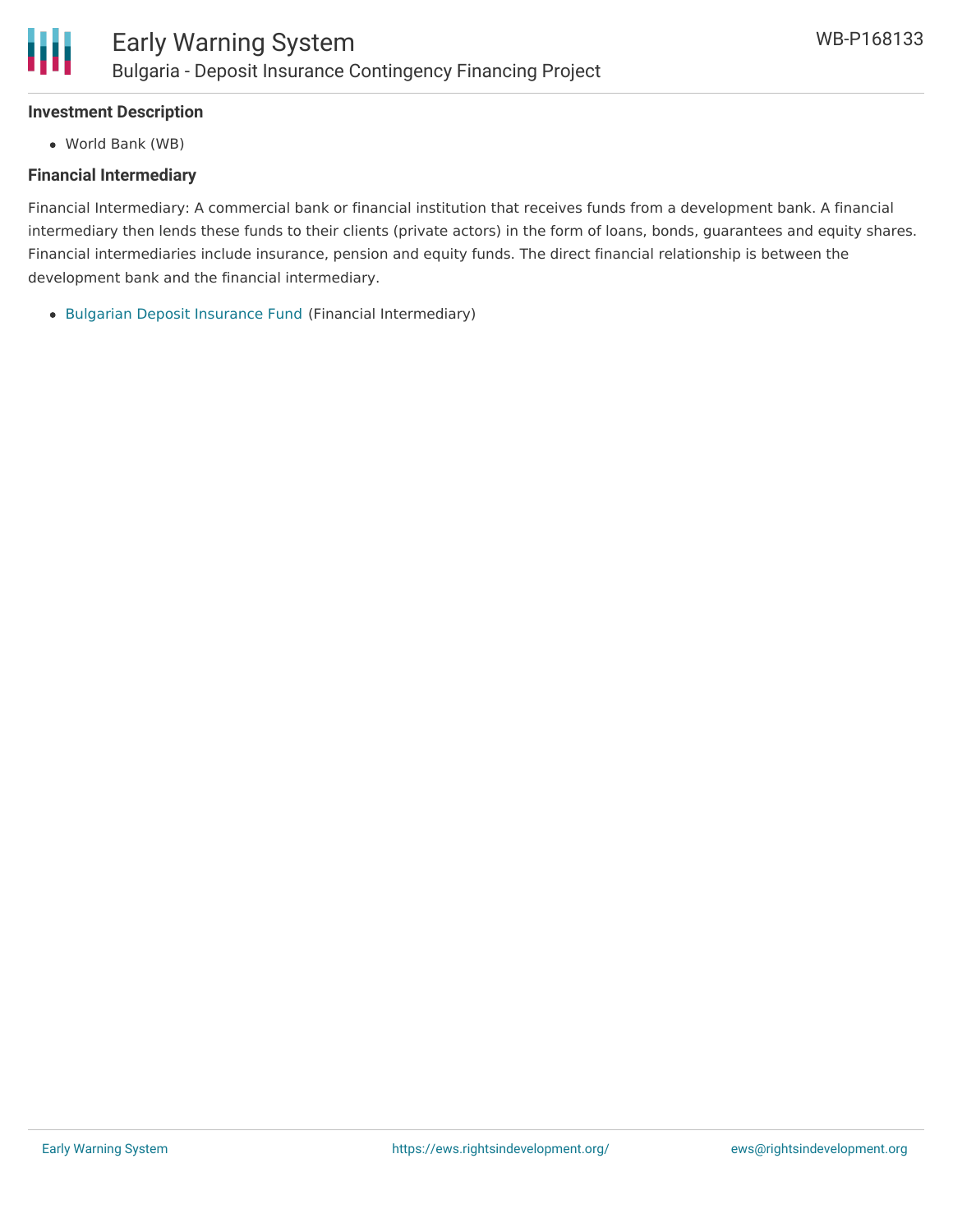# **Contact Information**

No contact information available at time of writing.

#### **ACCOUNTABILITY MECHANISM OF WORLD BANK**

The World Bank Inspection Panel is the independent complaint mechanism and fact-finding body for people who believe they are likely to be, or have been, adversely affected by a World Bank-financed project. If you submit a complaint to the Inspection Panel, they may investigate to assess whether the World Bank is following its own policies and procedures for preventing harm to people or the environment. You can contact the Inspection Panel or submit a complaint by emailing ipanel@worldbank.org. You can learn more about the Inspection Panel and how to file a complaint at: http://ewebapps.worldbank.org/apps/ip/Pages/Home.aspx.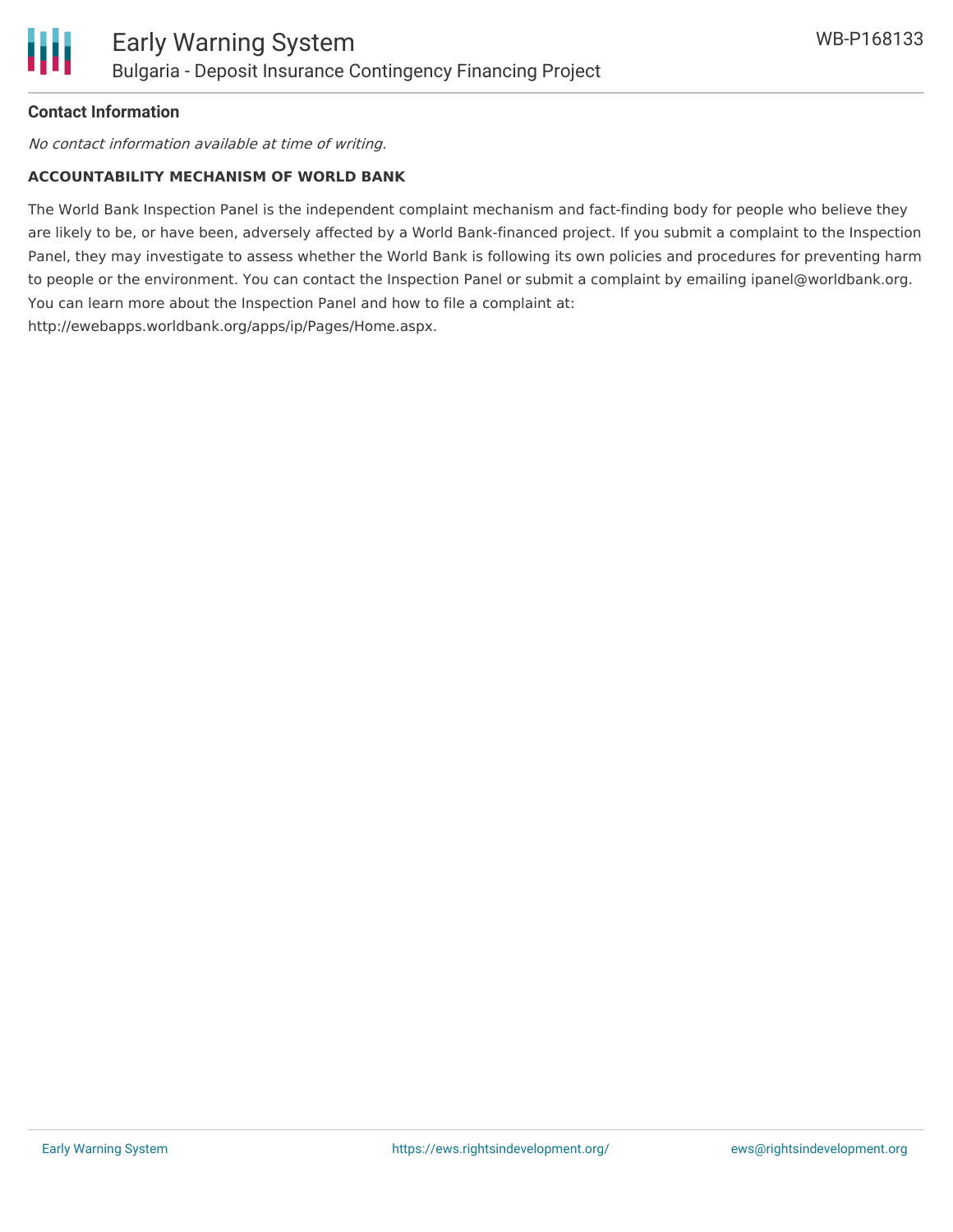

# Early Warning System Bulgaria - Deposit Insurance Contingency Financing Project

#### **Bank Documents**

Concept Project Information Document (PID) - Bulgaria - Deposit Insurance [Contingency](https://ewsdata.rightsindevelopment.org/files/documents/33/WB-P168133.pdf) Financing Proj [Original Source]